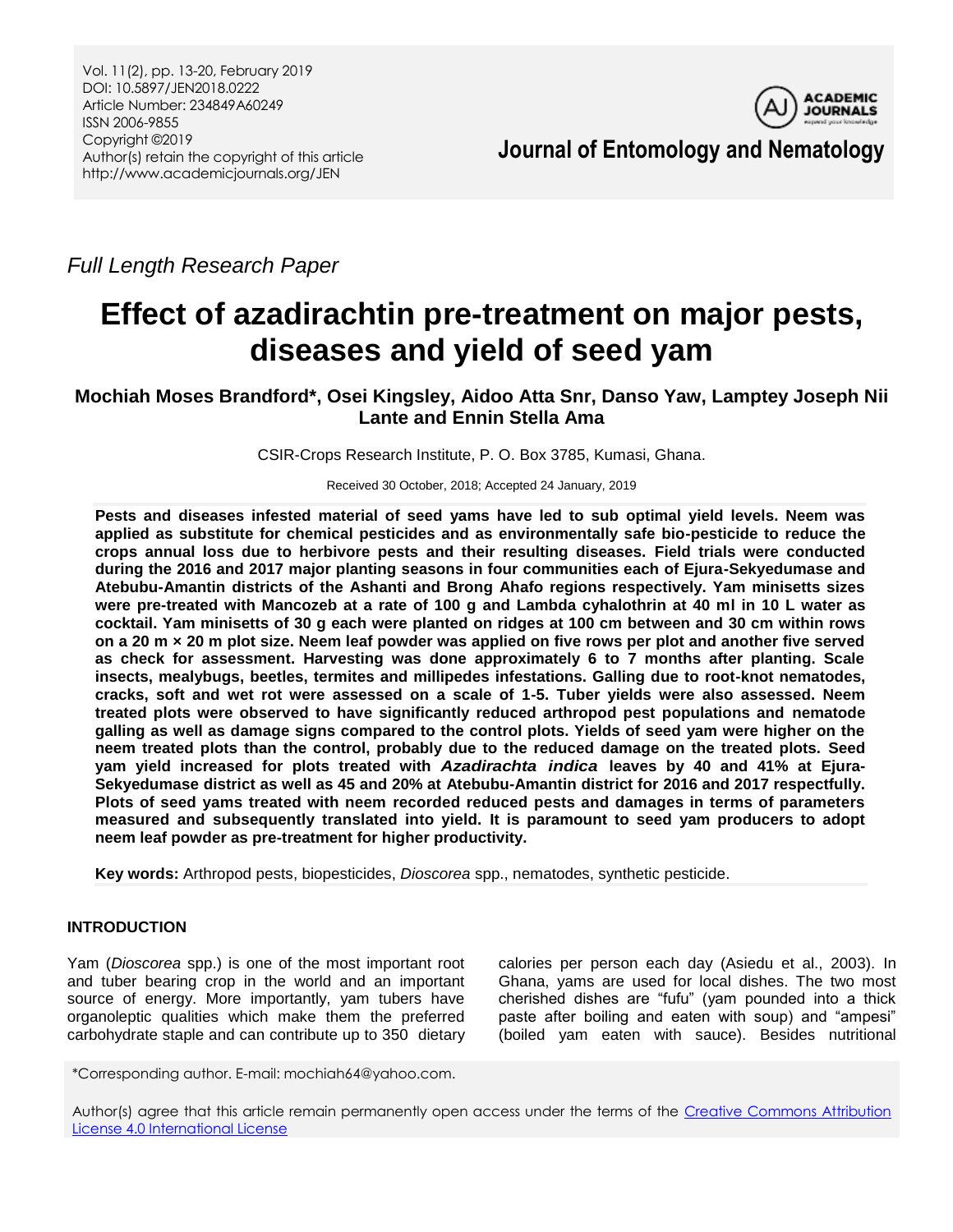significance, yam has pharmaceutical properties (Benghuzzi et al., 2003). It is a staple food for millions of people in tropical countries, notably in West Africa, the Caribbean's and parts of southeast Nigeria (Hgaza et al., 2010). *Dioscorea* species with nutritive and antioxidant content (such as superoxide dismutase) not only enrich the diet of consumers but also make them ethnomedicinally important (Chandrasekara and Kumar, 2016; Liu et al., 2016). The socio-cultural significance of yam cannot be over emphasized. Yam is extensively produced in West Africa where they are steeped in cultural history and revered as a cultural symbol of fertility (Bridge et al., 2005). Yam serves as a special component of traditional gift, fine and bride price (IITA, 2004). It is also used in curing gastritis among Yoruba local groups of Cuba (Kadiri et al., 2014).

In Ghana, large-scale cultivation of the crop is in the Afram plains, the three northern, Brong Ahafo and Ashanti regions (Osei et al., 2011). Production of yam offers employment, food, cash and medicine (Aighewi et al., 2014) for people. There is ready market for the crop as there is a high demand on both the local and export markets (Armah, 2010). The importance of quality seed yams in the production of the root crop is important because seed yams are generally prone to pests and diseases infections (Mbiyu et al., 2012). Ghana loses about 40% of its yam production to diseases and pests (Aighewi et al., 2015). Yam farmers at a workshop in the Northern Region of Ghana in 2012 reported 10% loss by anthracnose diseases and 50% loss by other diseases such as nematodes (Peters et al., 1999). In West Africa, arthropod pests and plant-parasitic nematodes damage are major constraint to yam tuber quality reduction, yield losses in the field and storage. The major nematode pests include the yam nematode, *Scutellonema bradys*, and root-knot nematode, *Meloidogyne* spp. which are field and post-harvest pests (Agbaje et al., 2003; Adegbite et al., 2005). Application of synthetic pesticides is the most effective control strategy in yam seed production but these chemicals are expensive compared to botanicals as demonstrated in a study by Amoabeng et al. (2014). Synthetic pesticides can impact negatively on the environment, untargeted pests, microorganisms and human (Bell, 2000; Aktar et al., 2009). Organic soil amendments provide beneficial effects which include nematicidal properties and the potential to increase the yields of crops significantly (Rivera and Ballay, 2008). Farmers in Ghana customary have used plant like *Azadirachta indica* (Sapindales: Meliaceae) as traditional products for crop protection (Gerken et al., 2001). Oil extracted from *A. indica* (neem) seed has insecticidal and medicinal properties (Hassan et al., 2010).

Considering the negative effects usually posed on the environment and on non -target organisms, there is a public outcry for a paradigm shift from the use of synthetic pesticides to the use of better alternative methods such as plant extracts which are safe, cost

effective, and feasible for crop protection (Amadioha, 2000). The use of healthy seeds yam in the system will go a long way to increase yam productivity in the sub region as it contributes to lowering of pests and diseases potential load in the environment. The objective of this study therefore, is to evaluate the effect of neem leaf powder application in managing arthropod pests and plant parasitic nematodes damage to seed yam.

#### **MATERIALS AND METHODS**

#### **Study area**

Field demonstration trials were conducted during the 2016 and 2017 major yam planting seasons in each of the four communities per Ejura Sekyedumase and Atebubu Amantin districts of the Ashanti and Brong Ahafo regions respectively (Table 1). These districts belong to the forest-savanna transitional zone with an average temperature that ranged from 21.5 to 30.7°C and relative humidity (RH) that ranged from 60 to 84% (MoFA, 2011). The annual rainfall is between 1200-1600 mm and the soil type is described as Orthic-Ferric Acrisols (well drained sandy clay loam soil) (Adu and Asiamah, 1992). These districts possess prominent yam farming communities where the crop is intensively cultivated. They have promising local markets and experience bimodal rainfall pattern (Owusu-Danquah et al., 2015).

#### **Experimental design, planting and treatment**

Four prominent yam growing communities were randomly selected in each district with each community serving as a replication. Yam<br>minisetts were pre-treated with 100 g of ethylene minisetts were pre-treated with 100 g of ethylene bisdithiocarbamate (fungicide) and Lambda cyhalothrin (insecticide) at 40 ml in 10 L of water (that is, 40/10000:v/v) mixed as cocktail. Mini sett sizes, 30 g each were planted on ridges at 100 cm between and 30 cm within rows on a 20 m  $\times$  20 m plot size. Neem leaf powder was applied to the soil on five rows per plot and another five served as check (control) for assessment. Air-dried neem leaves were milled using corn mill (Model no. 1A/2a, Crossword Agro Industries, India) and applied at 20 g per hill, which was placed in the planting hole and covered with a little soil before placing the yam minisett. The trial was weeded three times manually (one, three and six months) before harvesting. Harvesting was done approximately six to seven months after planting with the aid of hoe and cutlass.

#### **Data collection**

Twenty seed yams were randomly selected and harvested from the neem treated and the control plots. Scale insects (*Aspidiella hartii*), mealybugs (*Planococcus citri*), beetles (*Heteroligus meles*), termites (*Amitermes* spp*., Macrotemes* spp. and *Microtermes*  spp.)(Isoptera: Termitidae) and millipedes (*Plethocrossus* sp) (Diplopoda: Odontopygidae) infestations as well as nematode galling, cracks, soft and wet rot were assessed on the scale of 1-5; where  $1 =$  free from attack,  $2 = 1-25\%$ ,  $3 = 26-50\%$ ,  $4 = 51-75\%$ and  $5 = 76-100\%$ . The tuber yield ton per hectare (t/ha) was also assessed and recorded.

#### **Statistical analysis**

Data obtained on number of feeding holes created by scale insects,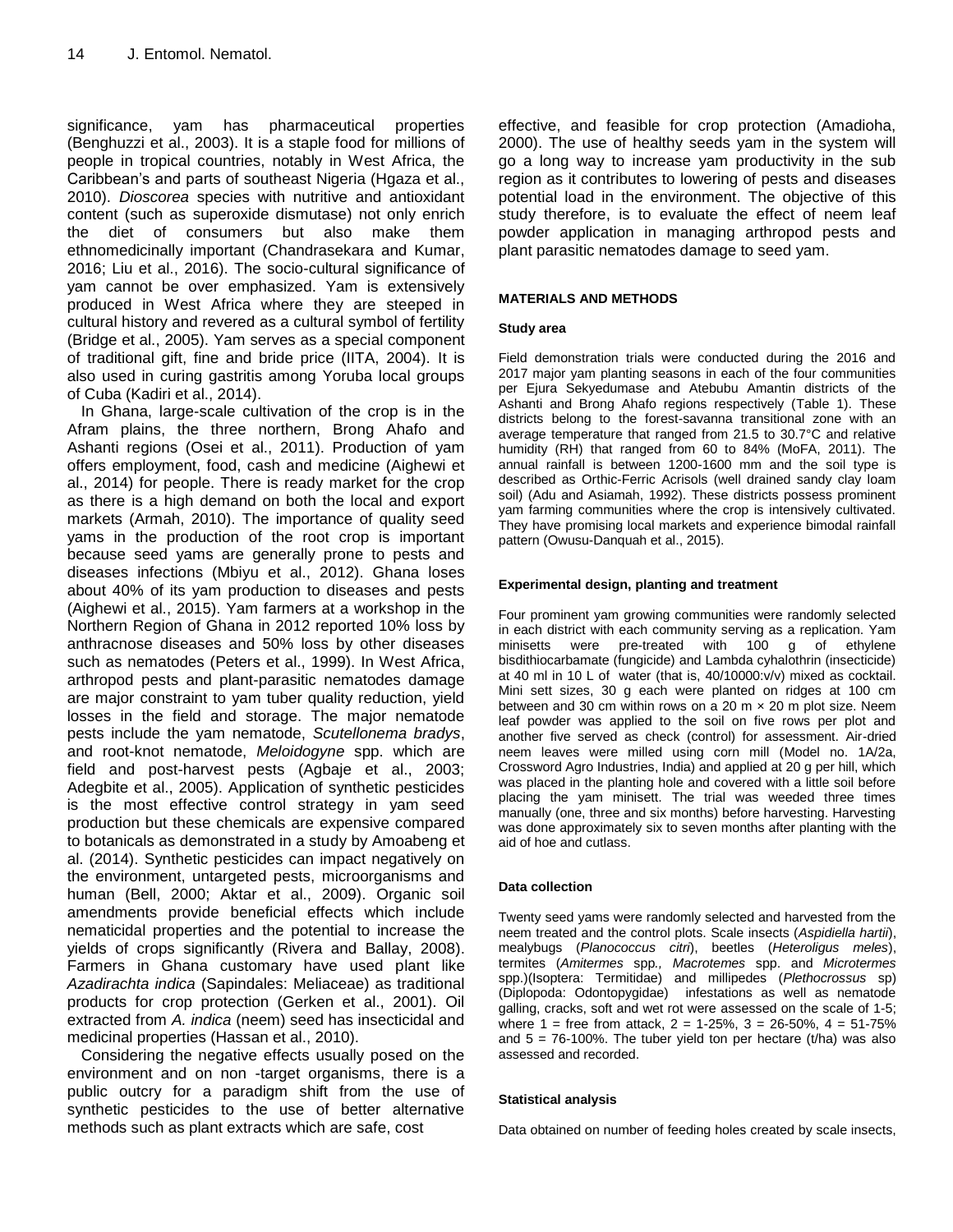| <b>Region</b> | <b>District</b>  | Community    | <b>GPS Coordinate</b>         | Altitude (m) |
|---------------|------------------|--------------|-------------------------------|--------------|
| Ashanti       | Ejura-Sekyedumse | <b>Bisiw</b> | 7° 19'42.916"N 1°17'38.916"W  | 202.31       |
|               |                  | Nhyinase     | 7° 35'13.965"N 1°21'20.321"W  | 176.76       |
|               |                  | Kramokrom    | 7° 19'32.171"N 1°16'15.846"W  | 195.55       |
|               |                  | Mesuo        | 7° 32'15.351"N 1°18'13.087"W  | 241.82       |
| Brong Ahafo   | Atebubu- Amantin | Mem          | 7° 41'06.313"N 0° 58'25.522"W | 164.80       |
|               |                  | Abour        | 7° 35'54.045"N 1° 06'25.696"W | 199.27       |
|               |                  | Asanteboa    | 7° 38'36.536"N 1° 05'19.865"W | 184.72       |
|               |                  | Watro        | 7° 36'47.530"N 0° 57'57.757"W | 175.92       |

**Table 1**. GPS Coordinates of the four communities within two districts of the study area

**Table 2a.** Mean (± SE) of arthropod pest on seed yam at harvest from Ejura-Sekyedumse district, 2016.

| Treatment | Scale insects | Mealy bugs                 | Termites              | <b>Beetle tuber holes</b> | Millipede tuber holes |
|-----------|---------------|----------------------------|-----------------------|---------------------------|-----------------------|
| Neem      | 0.0710.02     | $0.00 \pm 0.00^6$          | $1.29{\pm}0.04^\circ$ | $1.40 \pm 0.03^{\circ}$   | 09±0.01. ا            |
| No neem   | 1.10+0.02.    | $1.10 \pm 0.02^{\text{a}}$ | $1.51 + 0.03^{\circ}$ | $1.52 \pm 0.06^{\circ}$   | 09±0.01. ا            |
| P > F     | 0.3743        | 0.0048                     | 0.0001                | 0.0484                    | 0.8606                |

Note: Means with the same letters within columns are not significantly different at 5% level of probability using Tukey´s test.

**Table 2b.** Mean (± SE) of Nematode and rot damages on seed yam at harvest from Ejura-Sekyedumse district, 2016

| <b>Treatment</b> | Crack           | Galling           | Dry rot         | Wet rot         |
|------------------|-----------------|-------------------|-----------------|-----------------|
| Neem             | $2.24 \pm 0.03$ | $2.10\pm0.02^{p}$ | $2.06 \pm 0.02$ | $2.05 \pm 0.02$ |
| No neem          | $2.26 \pm 0.02$ | $2.21 + 0.02a$    | $2.06 \pm 0.01$ | $2.07 \pm 0.01$ |
| P > F            | 0.6158          | 0.0020            | 0.6954          | 0.2443          |

**Note:** Means with the same letters within columns are not significantly different at 5% level of probability using Tukey´s test.

mealy bugs, beetles, termites and millipedes infestations on tubers and tuber weight expressed in yield were analyzed by one-way analysis of variance (ANOVA) with SAS, PROC GLM (SAS Institute Inc., 2005). Both arthropod damage and nematode galling index data were normalized using  $log_{10}$   $(x + 1)$  transformation. Percentage data was transformed using arcsine of *x* prior to analysis. Means were separated using Tukey´s test at 0.05 probability level.

## **RESULTS**

Major soil arthropods and their damages recorded in this study from both Ejura-Sekyedumse and Atebubu districts included scale insects *A. hartii*) Cockerel, the mealy bug *P. citri* (Risso) (Hemiptera: Pseudococcidae), yam tuber beetle (*H. meles* Billberger) holes, termites (*Amitermes*  spp*., Macrotemes* spp. and *Microtermes* spp.) and millipedes (*Plethocrossus* sp) holes.

The results from Ejura-Sekyedumse district in 2016 indicated that, neem application had no significant effect  $(p > 0.05)$  on the scale insects and millipede holes. However, a significant difference (p<0.05) on the number of mealy bugs, termites and tuber beetle holes was observed when neem was applied (Table 2a). Considering nematodes and rot damages, in 2016, with the exception of galling there was no significant ( $p > 0.05$ ) differences in the parameters measured such as crack, dry rot and wet rot (Table 2b).

Results from Atebubu- Amantin district in 2016 indicated that neem application had no significant (*p* > 0.05) effect on the scale insects, termite and millipede holes. However, significant ( $p < 0.05$ ) difference on the number of mealy bugs and tuber beetle holes was observed when neem was applied (Table 3a). At Ejura-Sekyedumse in 2016, similar trend was observed for nematode and rot damages. Galling was the only parameter that showed no significant  $(P > 0.05)$ difference. Crack, dry rot and wet rot as parameters recorded significant ( $p < 0.05$ ) differences on neem treated plots (Table 3b).

The results from Ejura-Sekyedumse district in 2017 indicated that, neem application had no significant (*P* > 0.05) effect on the scale insects and mealy bugs.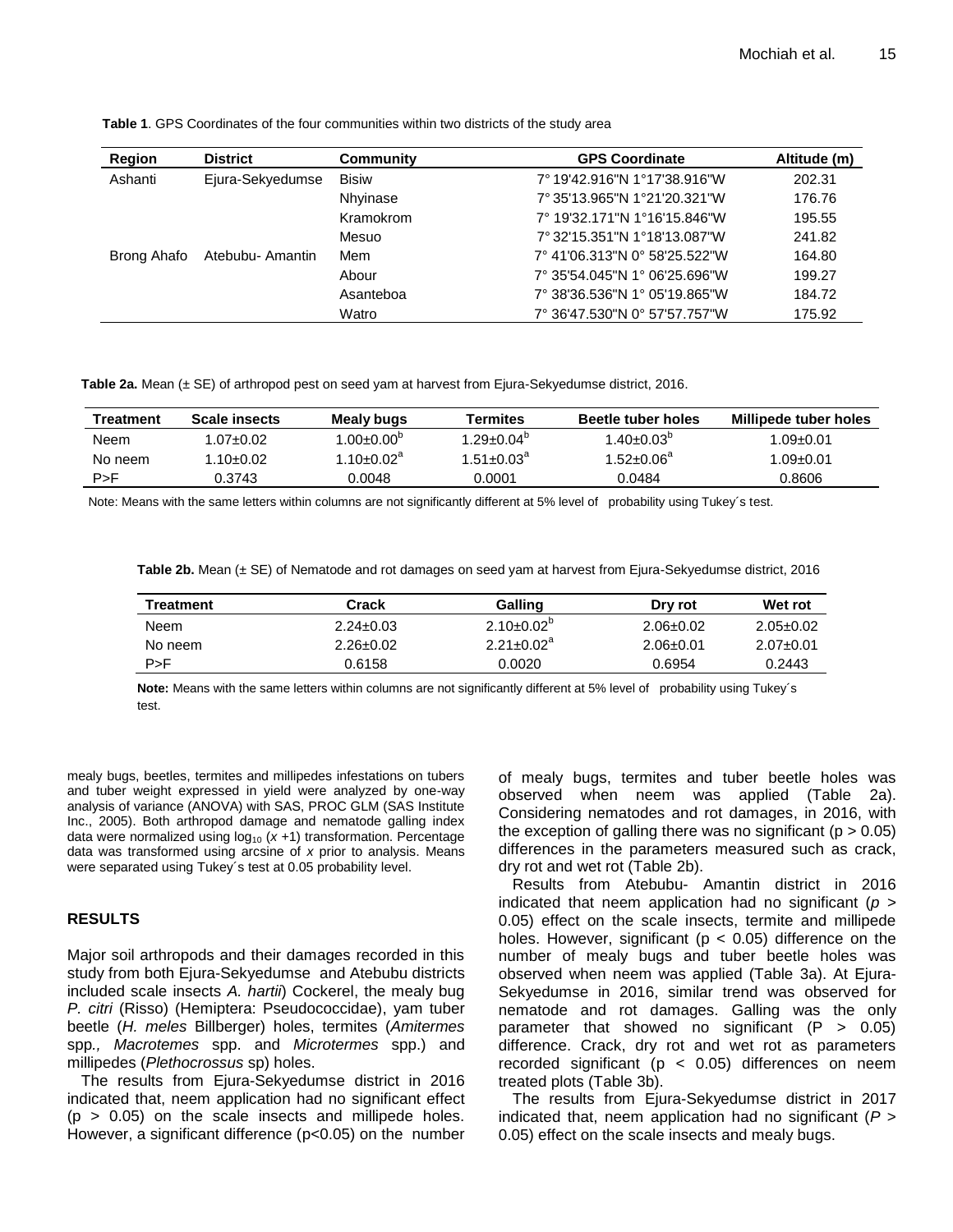| Treatment | Scale<br>insects | Mealy<br>bugs              | <b>Termites</b> | <b>Beetle tuber holes</b>    | Millipede tuber holes |
|-----------|------------------|----------------------------|-----------------|------------------------------|-----------------------|
| Neem      | $1.01 \pm 0.00$  | 1.00 $\pm$ 0.00 $^{\circ}$ | $1.05 \pm 0.01$ | $1.09 \pm 0.01^{\circ}$      | 1.00±0.00             |
| No neem   | $1.02 \pm 0.00$  | 1.01 $\pm$ 0.00 $^{\rm a}$ | $1.07 \pm 0.01$ | $1.16 \pm 0.01$ <sup>a</sup> | $1.01 \pm 0.00$       |
| P > F     | 0.5095           | 0.0046                     | 0.2817          | 0.0001                       | 0.1730                |

**Table 3a.** Mean (± SE) of arthropod pest on seed yam at harvest from Atebubu- Amantin district, 2016.

**Note:** Means with the same letters within columns are not significantly different at 5% level of probability using Tukey´s test.

Table 3b. Mean (± SE) of nematode and rot damages on seed yam at harvest from Atebubu- Amantin district, 2016.

| Treatment | Crack                   | Galling         | Dry rot                 | Wet rot                 |
|-----------|-------------------------|-----------------|-------------------------|-------------------------|
| Neem      | $2.06 \pm 0.01^{\circ}$ | $2.08 \pm 0.01$ | $2.02 \pm 0.01^{\circ}$ | $2.00 \pm 0.00^{\circ}$ |
| No neem   | $2.11+0.01^a$           | $2.08 \pm 0.01$ | $2.05 \pm 0.01^a$       | $2.02 \pm 0.00^a$       |
| P > F     | 0.0001                  | 0.4979          | 0.0481                  | 0.0013                  |

**Note:** Means with the same letters within columns are not significantly different at 5% level of probability using Tukey´s test.

**Table 4a.** Mean (± SE) of arthropod pest on seed yam at harvest from Ejura-Sekyedumse district, 2017.

| Treatment | Scale insects | Mealy bugs  | Termites                | Beetle tuber holes      | Millipede tuber holes   |
|-----------|---------------|-------------|-------------------------|-------------------------|-------------------------|
| Neem      | 1.04±0.01     | 00.0±0.00.l | $1.29 \pm 0.04^{\circ}$ | $1.34 \pm 0.03^{\circ}$ | $1.04 \pm 0.01^{\circ}$ |
| No neem   | 1.07±0.02     | 1.03±0.01   | $1.48 \pm 0.03^{\circ}$ | $1.52 \pm 0.06^{\circ}$ | $1.09 \pm 0.03$ ª       |
| P > F     | ነ.2691        | 0.1471      | 0.0008                  | 0.0022                  | 0.0311                  |

**Note:** Means with the same letters within columns are not significantly different at 5% level of probability using Tukey´s test.

**Table 4b.** Mean (± SE) of nematode and rot damages on seed yam at harvest from Ejura-Sekyedumse district, 2017.

| <b>Treatment</b> | Crack           | <b>Galling</b>        | Dry rot                 | Wet rot         |
|------------------|-----------------|-----------------------|-------------------------|-----------------|
| Neem             | $2.24 \pm 0.03$ | $2.10\pm0.02^{\circ}$ | $2.02 \pm 0.01^{\circ}$ | $2.03 \pm 0.01$ |
| No neem          | $2.21 + 0.02$   | $2.17 + 0.02a$        | $2.06 + 0.02a$          | $2.04 + 0.02$   |
| P > F            | 0.4075          | 0.0281                | 0.0140                  | 0.6092          |

Note: Means with the same letters within columns are not significantly different at 5% level of probability using Tukey´s test.

However, there was significant ( $p < 0.05$ ) difference for three parameters; termite tuber beetle holes and millipede holes when neem was applied (Table 4a). For nematode and rot damages, in 2017, cracks and wet rot were the only two parameters that showed no significant  $(p > 0.05)$  differences. Galling and dry rot, however, recorded significant ( $p > 0.05$ ) differences on neem treated plots Table 4b.

The results from Atebubu- Amantin district in 2017 indicated that, neem application had no significant (*p* > 0.05) effect on the scale insects and tuber beetle holes. Mealy bugs, termite and millipede holes, however, showed significant (*P* < 0.05) difference as parameters when neem was applied (Table 5a). For nematode and rot damages, in 2017, cracks and galling as parameters showed significant ( $p < 0.05$ ) difference while dry rot and wet rot as parameters recorded no significant ( $p > 0.05$ ) differences on neem treated plots (Table 5b).

For the two growing and harvesting years of 2016 and 2017, there were significant differences  $(P < 0.05)$ between the neem treated plots and the control. Yields of seed yam/tubers were higher on the neem treated plots than the control (Table 6). Generally, yield from Ejura-Sekyedumse out performed that of Atebubu-Amantin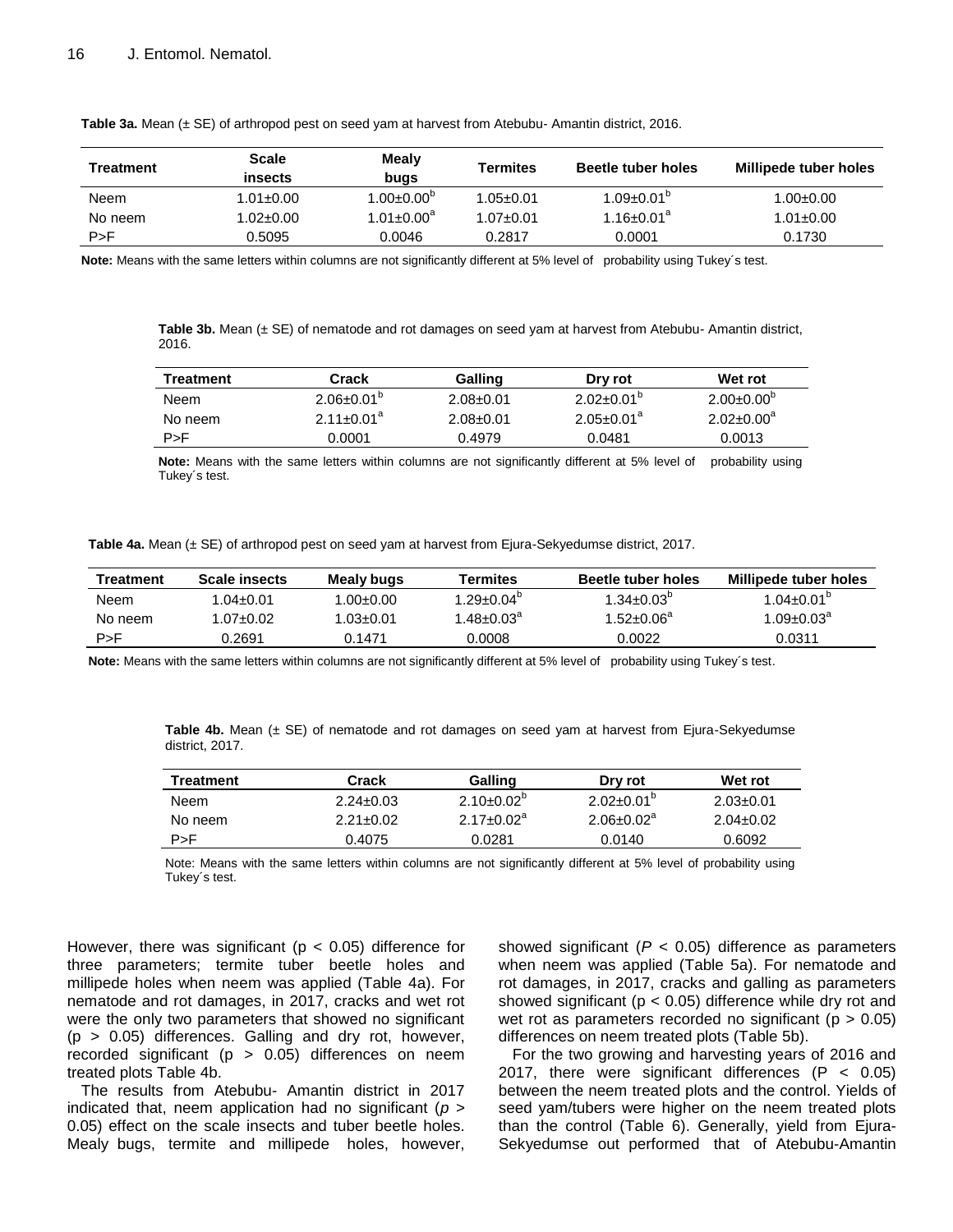**Table 5a.** Mean (± SE) of arthropod pest on seed yam at harvest from Atebubu- Amantin district, 2017.

| <b>Treatment</b> | <b>Scale insects</b> | Mealy bugs             | Termites              | <b>Beetle tuber holes</b> | Millipede tuber holes |
|------------------|----------------------|------------------------|-----------------------|---------------------------|-----------------------|
| Neem             | $1.00 \pm 0.00$      | $1.15 + 0.04^{\circ}$  | $1.08 + 0.03^{\circ}$ | $1.12 \pm 0.05$           | $1.04 + 0.02^b$       |
| No neem          | $1.00 + 0.00$        | 1 22+0 11 <sup>a</sup> | 1 17+0 $0.3^{\circ}$  | $1.12 + 0.02$             | $1.13 + 0.02^a$       |
| P > F            | -                    | 0.0013                 | 0.0003                | 0.9169                    | 0.0015                |

Note: Means with the same letters within columns are not significantly different at 5% level of probability using Tukey´s test

**Table 5b.** Mean (± SE) of nematode and rot damages on seed yam at harvest from Atebubu- Amantin district, 2017.

| <b>Treatment</b> | Crack                 | Galling                 | Dry rot         | Wet rot         |
|------------------|-----------------------|-------------------------|-----------------|-----------------|
| Neem             | $2.10\pm0.04^{\circ}$ | $2.05 \pm 0.02^{\circ}$ | $2.01 \pm 0.01$ | $2.01 + 0.01$   |
| No neem          | $2.17 + 0.02a$        | $2.11+0.02^a$           | $2.03 \pm 0.01$ | $2.03 \pm 0.01$ |
| P > F            | 0.0081                | 0.0061                  | 0.4189          | 0.2511          |

Note: Means with the same letters within columns are not significantly different at 5% level of probability using Tukey´s test.

Table 6. Mean (± SE) of yield from on seed yam/tubers at harvest from Ejura-Sekyedumse and Atebubu-Amantin district, 2016 and 2017.

|           | Mean yield (t/ha) for 2016 |                          | Mean yield (t/ha) for 2017 |                   |
|-----------|----------------------------|--------------------------|----------------------------|-------------------|
| Treatment | Ejura-Sekyedumse           | Atebubu-Amantin          | Ejura-Sekyedumse           | Atebubu-Amantin   |
| Neem      | $16.04 \pm 1.02^a$         | $13.99 \pm 1.54^{\circ}$ | $15.38 \pm 1.03^a$         | $9.92 + 1.7^{4a}$ |
| No neem   | $9.67 \pm 0.63^b$          | $7.67 \pm 0.86^b$        | $9.00 \pm 0.74^b$          | $8.06 \pm 1.71^b$ |
| P > F     | 0.0001                     | 0.0001                   | 0.0001                     | 0.0298            |
|           |                            |                          |                            |                   |

Note: Means with the same letters within columns are not significantly different at 5% level of probability using Tukey´s test.

The highest yield (16.04 and 15.38 t/ha) per plot (weight) was recorded by the neem treated plots from Ejura-Sekyedumse whilst control (untreated) plots recorded the least yield (7.67 and 8.06 t/ha) from Atebubu-Amantin for the two growing seasons (Table 6).

#### **DISCUSSION**

Results from this study, generally indicated that neem treated plots were observed to have significantly reduced arthropod pest populations and nematode infestations. These were observed on neem treated plots compared to the control. In the field, pests and pathogens were found to have significantly contributed in seed yam losses. The arthropod pests namely scale insects, mealy bugs, yam tuber beetles, millipedes and nematodes (*S. bradys*, *Pratylenchus* spp. and *Meloidogyne* spp.) were responsible for tuber damages. They probably might have served as primary invaders which facilitated fungal (e.g. *Botryodiplodia* spp., *Aspergillus* spp., *Fusarium*  spp.) pathogen tuber infection in the field. The resulting damages that occurred in the field might have led to reducing the quality, quantity of food and planting material if neem were not applied. Similar findings have been earlier reported by Amusa et al. (2003) and Ogaraku and Usman (2008) where most of the losses originated from pre-harvest invasion or infection and/or damage (Morse et al., 2000). Some authors have contended that application of neem (Azadiractin) decreased pest populations when used to control *Meloidogyne* spp. (root-knot nematodes), *Rhizoctonia* root-rot fungus and rice stunt virus (Anonymous, 1992; Anjorin et al., 2004).

Population of the arthropod pests, tuber damage and rots in the present study was significantly reduced by the application of the neem. Presumably, proportional number of tubers were observed to have more numbers of damaged holes caused by pests on untreated plots. According to Pwakem (2015), damage holes that are left on the tubers by yam beetle, *H. meles* are serious on yam from marshy areas particularly in the forest zones, up to the savanna region in yam producing districts of Ghana. In the forest and Guinea savanna zones of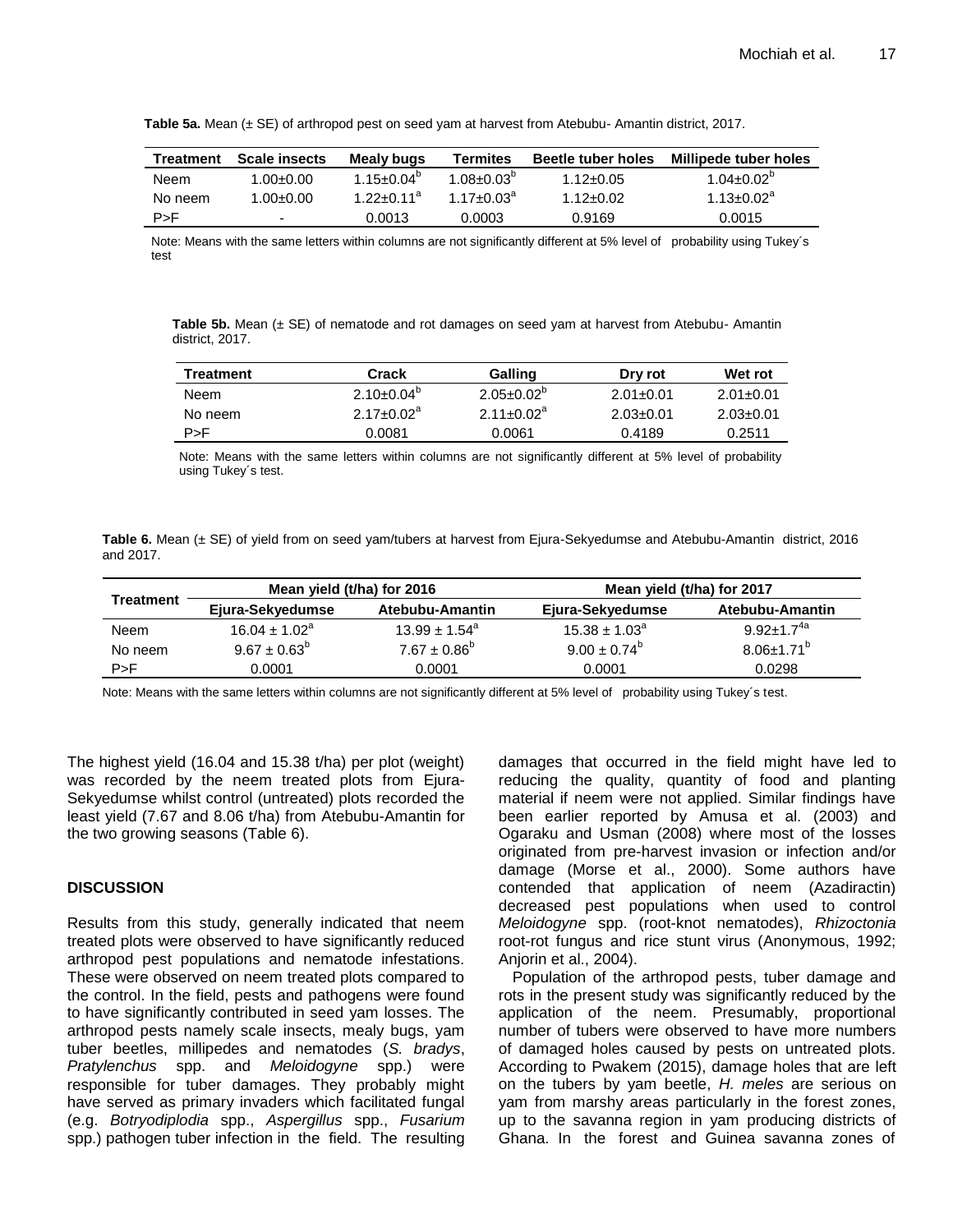Nigeria, the yam beetle has also been found as major constraint to yam production (Tobih et al., 2007a; Okoroafor et al., 2009)

The beetle feeds and creates spherical and semispherical lesions of varying sizes on tubers in the range of 1 to 20 holes in a tuber (Tobih et al., 2007b; Okoroafor et al., 2009). These lesions predispose tubers to fungal and bacterial attacks both before and after harvest under suitable environmental conditions (Morse et al., 2000). The feeding of *H. meles* cause about 22-77% tuber loss, drastic reduction of yield and market value, and damage in extreme cases resulting from adult feeding on yam can cause plant death (Taylor, 1964). It is important to control this beetle on yams since yams have significant health and economic value (Coursey, 1967).

Results from the two yam producing districts in 2016 and 2017 indicated that all the parameters rated on a score from 1 to 5 on both neem treated and untreated plots recorded moderately low value since none was above the rating score of scale 3. The application of neem to manage nematodes has been reported in several studies (Nazir et al., 2006; Osei et al., 2013; Kankam and Adomako, 2014). Neem application contributed to yield improvement and reduced the effect of arthropod pests and nematodes stress. This indicates the relevance of employing another beneficial approach in managing biotic stress to improve productivity of farmer saved seeds. The system of saving seed yams and using them as planting materials for the following season can lead to endemic pathogens and persist in the tubers over generations when they are left untreated at planting, harvesting and beyond (Yam and Arditti, 2009). The adoption of neem leaf powder application has the potential to enhance the yam export trade and generally re-vitalize the industry in yam producing countries.

Yam has currently gained attention on the export market and there are premium prices for food commodities that do not have pesticide contamination which health-conscious consumers eagerly patronise (Njoroge and Manu, 1999). The result of this study on neem application has the advantage of increasing yield at low cost which is crucial to resource-poor smallholder farmers. Furthermore, yam growers can confidently rely on neem to manage pests and diseases in the wake of increasing awareness of health hazards of insecticidecontaminated food commodities. Furthermore, consumers are gradually changing their perception on how food commodities are produced even in the developing countries. For example, consumers in Ghana and Benin have expressed desire to pay more than 50% premium prices for vegetables that will be certified as free from pesticide contamination (Coulibaly et al., 2007). In addition, organic food producers and yam exporters could use neem as an added advantage to gain access to the USA and the EU markets where strict compliance to pesticide levels in food commodities is a requirement (Njoroge and Manu, 1999).

Yields of seed yam/tubers were higher on the neem treated plots than the control, probably due to the reduced damage on the treated plots. Farmers from Ghana and sub region can take advantage of botanicals usage and increase marketable yields of yam tubers by applying neem to the soil as pre-treatment. Salako et al. (2008) observed that neem applications before planting of the yam setts improved germination and increased yield from 12 to 28 Mt/ha. In the same study, score on scale insect is observed to have been reduced significantly. The efficacy of *A. indica* leaf powder in this study might be attributed to the presence of bioactive components such as Vilasinin from green leaves, 6- Acetylnimbandiol, 6-Acetyl-niminene reported to be present in the leaf and can be utilized as pesticide (Gopinathan, 2007).

Amoabeng et al. (2014) demonstrated that Siam weed and tobacco extracts gave significantly higher undamaged cabbage head yields and commensurately more favourable economic benefit than emamectin benzoate (Attack®). This paper support the assertion that smallholder farmers especially those in the developing countries like Ghana, who have free access to such plant materials and have the labour availability stand to gain immensely. The use of synthetic insecticides has been linked with causing hazards to humans, animals and the environment. Botanicals are generally regarded as safer to users, consumers, animals and the environment due to their non-persistent nature (Buss and Park-Brown, 2002). In contrast, synthetic insecticides are often inaccessible to resource-limited farmers or are hazardous to use due to poor access to safety equipment and adequate training in safe use.

Availability of good and quality planting materials is essential to sustain high production of yams in Ghana. To avert or reduce the negative impacts of chemical residual effect, safer alternative approaches to managing pests of yams like application of neem must be considered by growers, especially those who do not have the expertise and equipment for safe handling and use of synthetic insecticides (Ntow et al., 2006; Coulibaly et al., 2007). In developing countries such as Ghana, food commodities often contain pesticide residues, often above the maximum residue limit (Darko and Akoto, 2008; Armah, 2011). The reliance on botanical products for pre- and post-harvest treatment of food commodities has the potential to preserve the health of consumers and the environment alike.

## **Conclusion**

Seed yams materials treated with neem significantly reduced arthropod pests and nematodes infestations and subsequently translated into yield increase. As additional information, seed yam producers are advised to avoid late harvesting which predisposes the tubers to attack by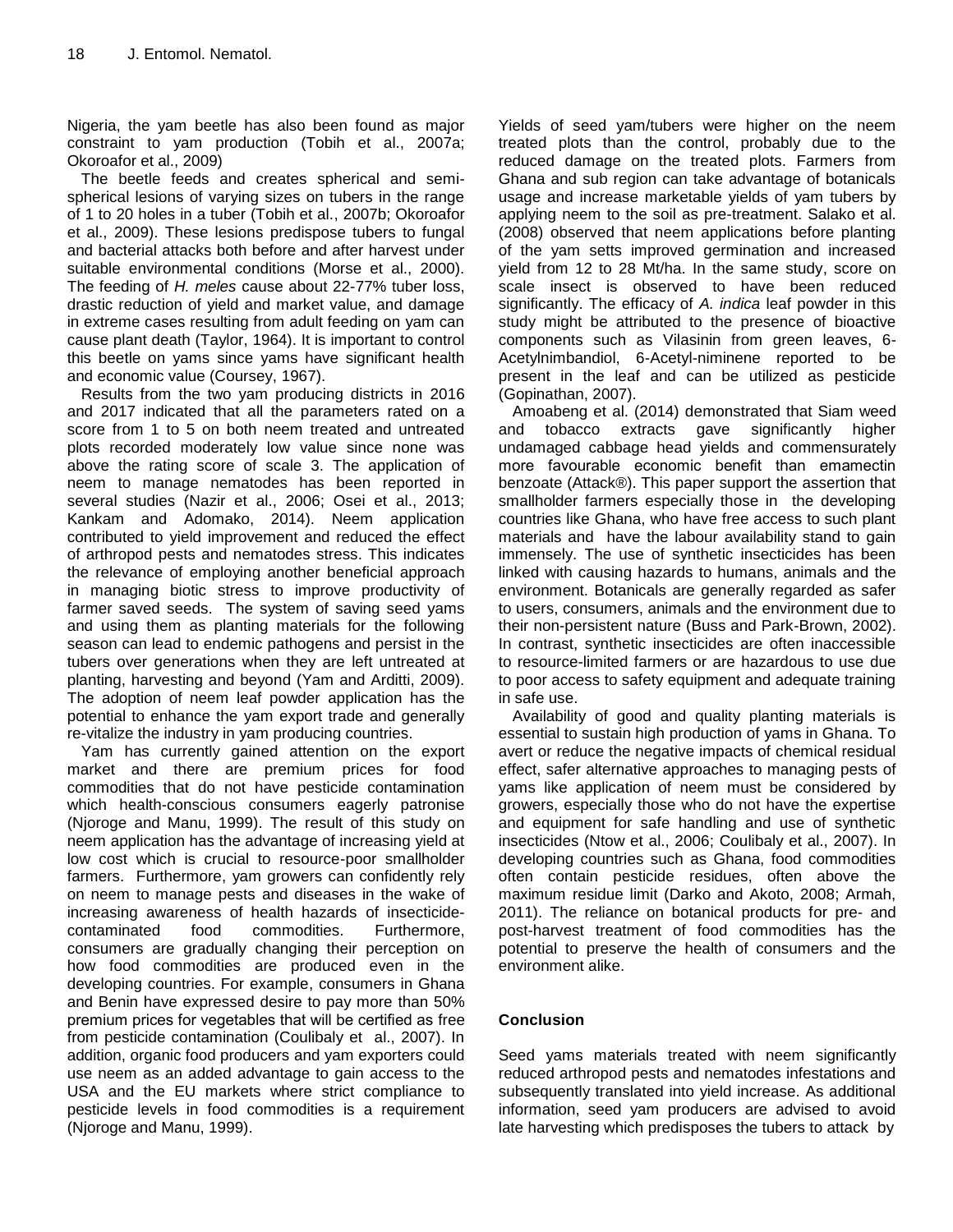soil arthropods and diseases that will affect the storability and seed value of the tubers. Finally, application of neem is recommended as substitute for chemical pesticides as environmentally safe bio-pesticide to reduce the crops annual loss due to herbivore pests (and their resulting diseases), as well as increasing the food security in Africa.

We also observed that late harvesting predisposes tubers to bruises and attack so seed yam producers are advised to be early to attain maturity.

### **CONFLICT OF INTERESTS**

The authors have not declared any conflict of interests.

#### **ACKNOWLEDGEMENTS**

The authors appreciate the assistance of Messrs Augustine A. Darkwah, Godfred Ohene-Mensah, John S. Asante and Prince Opoku (Technical Officers) of the Plant Health Division of CSIR-CRI. This study was supported by the Community Action in Improving Farmersaved Seed Yam (CAY-Seed) project and funded by the Bill and Melinda Gates Foundation.

#### **REFERENCES**

- Adegbite AA, Adesiyan SO, Agbaje GO, Omoloye AA (2005). Host suitability of crops under Yam intercrop to root-knot nematode (Meloidogyne incognita Race 2) in South-Western Nigeria. Journal of Agriculture and Rural Development in the Tropics and Subtropics 106(2):113-118.
- Adu SV, Asiamah RD (1992). Soils of the Ayensu/Densu Basin, Central, Eastern and Greater ACCRA Regions, Ghana. Soil Research Institute.
- Agbaje GO, Adegbite AA, Akinlosotu TA (2003). Performance of new hybrid yam (D. rotundata Poir) varieties in the forest zone of Nigeria. Tropicultura 21(3):149-152.
- Aighewi BA, Asiedu R, Maroya N, Balogun M (2015). Improved propagation methods to raise the productivity of yam (Dioscorea rotundata Poir.). Food Security 7(4):823-834.
- Aighewi BA, Maroya NG, Asiedu R (2014). Seed yam production from minisetts: A training manual. Available at: [https://cgspace.cgiar.org/bitstream/handle/10568/81044/U14ManAigh](https://cgspace.cgiar.org/bitstream/handle/10568/81044/U14ManAighewiSeedNothomNodev.pdf-8bef3fbbef76c2e0f3c6b8bc433d3f91.pdf?sequence=1) [ewiSeedNothomNodev.pdf-](https://cgspace.cgiar.org/bitstream/handle/10568/81044/U14ManAighewiSeedNothomNodev.pdf-8bef3fbbef76c2e0f3c6b8bc433d3f91.pdf?sequence=1)

[8bef3fbbef76c2e0f3c6b8bc433d3f91.pdf?sequence=1](https://cgspace.cgiar.org/bitstream/handle/10568/81044/U14ManAighewiSeedNothomNodev.pdf-8bef3fbbef76c2e0f3c6b8bc433d3f91.pdf?sequence=1)

- Aktar MW, Sengupta D, Chowdhury A (2009). Impact of pesticides use in agriculture: their benefits and hazards. Interdisciplinary Toxicology 2(1):1-12.
- Amadioha AC (2000). Controlling rice blast in Vitro and in Vivo with extracts of *Azadirachta indica*. Crop Protection 19(5):287-290.
- Amoabeng BW, Gurr GM, Gitau CW, Stevenson PC (2014). Cost: benefit analysis of botanical insecticide use in cabbage:Implications for smallholder farmers in developing countries. Crop Protection 57:71-76.
- Amusa NA, Adegbite AA, Muhammed S, Baiyewu RA (2003). Yam diseases and its management in Nigeria. African Journal of Biotechnology 2(12):497-502.
- Anjorin ST, Salako EA, Ndana RW (2004). In vitro assessment of some plants leaf extracts for the control of Meloidogyne spp. and Rhizoctonia solani Zuma. Journal of Pure and Applied Science 7(1):2005.
- Anonymous (1992). Neem: A tree for solving global problems. Report of an Adhoc Panel of the Board of Science and Technology for International Development, National Research council, National Academy Press. Washington D.C.
- Armah FA (2011). Assessment of pesticide residues in vegetables at the farm gate: cabbage (*Brassica oleracea*) cultivation in Cape Coast, Ghana. Research Journal of Environmental Toxicology 5(3):180-202.
- Armah M (2010). Investment opportunity Ghana: Yam seed production. pp. 1-22.
- Asiedu R, Mignouna H, Odu B, Hughes JDA (2003). Yam breeding. Plant virology in sub-Saharan Africa. Ibadan: International Institute of Tropical Agriculture. pp. 466-475.
- Bell CA (2000). Fumigation in the 21 Century. Crop Protection 19:563- 569.
- Benghuzzi H, Tucci M, Eckie R, Hughes J (2003). The effects of sustained delivery of diosgenin on the adrenal gland of female rats. Biomedical Sciences Instrumentation 39:335-340.
- Bridge J, Coyne DL, Kwoseh C (2005). Nematode parasites of tropical root and tuber crops (excluding potatoes). Plant parasitic nematodes in subtropical and tropical agriculture, 2nd ed. Wallingford, UK: CAB International pp. 221-258.
- Buss EA, Park-Brown SG (2002). Natural products for insect pest management. UF/IFAS Publication ENY-350.
- Chandrasekara A, Kumar TJ (2016). Roots and tuber crops as functional foods: a review on phytochemical constituents and their potential health benefits. International Journal of Food Science 2016:1-15.
- Coulibaly O, Cherry AJ, Nouhoheflin T, Aitchedji CC, Al-Hassan R (2007). Vegetable producer perceptions and willingness to pay for biopesticides. Journal of Vegetable Science 12:27[-42.](http://refhub.elsevier.com/S0261-2194(13)00297-4/sref13)
- Coursey DG (1967). Yams. An account of the nature, origins, cultivation and utilisation of the useful members of the Dioscoreaceae. Yams. An account of the nature, origins, cultivation and utilisation of the useful members of the Dioscoreaceae. Available at: useful members of the Dioscoreaceae. Available at: <https://www.cabdirect.org/cabdirect/abstract/19681701429>
- Darko G, Akoto O (2008). Dietary intake of organophosphorus pesticide residues through vegetables from Kumasi, Ghana. Food Chemical Toxicology 46:3703[-3706.](http://refhub.elsevier.com/S0261-2194(13)00297-4/sref15)
- Gerken A, Suglo JV, Braun M, Egyir I, Fleischer G (2001). Pesticides Use and Policies in Ghana: An Economic and Institutional Analysis of Current Practice and Factors Influencing Pesticide Use; a Publication of the Pesticide Policy Project. GTZ.
- Gildemacher, P R, Schulte-Geldermann E, Borus D, Demo P, Kinyae P, Mundia P, Struik PC (2011). Seed potato quality improvement through positive selection by smallholder farmers in Kenya. Potato Research 54(3):253.
- Gopinathan MC (2007). Neem Chemical Opportunities and Challenges. In: Proceedings of World Neem Conference, 21-24 November 2007, Coimbatore India. Gopinathn MC (ed.). Published by Neem Foundation, Vithal Nager, Juhu Scheme, Mumbai, India. 2007. pp. 21-33.
- Hassan MA, Chindo PS, Marley PS, Alegbejo MD (2010). Management of root-knot nematode on tomato using organic wastes in Zaria, Nigeria. Plant Protection Science 46:34-39.
- Hgaza VK, Diby LN, Assa A, Ake S (2010). How fertilization affects yam (*Dioscorea alata* L.) growth and tuber yield across the years. African Journal of Plant Science 4(3):53-60.
- International Institute of Tropical Agriculture (IITA) (2004). Annual Report, International Institute of Tropical Agriculture. Newsletter. IITA. Ibadan. Nigeria. pp. 6-7.
- Kadiri M, Ojewumi AW, Aniola TO, Musa AH (2014). Ethno-botanical survey of plants commonly used for ceremonial activities among Yoruba tribe of south West Nigeria. Direct Research Journal of Health Pharmacology 2:1-5.
- Kankam F Adomako J (2014). Efficacy of neem seed powder on rootknot nematodes (*Meloidogyne* spp.) infecting bambara groundnut (Vigna subterranean). Asian Journal of Agriculture and Food Science 2:166-170.
- Liu Y, Li H, Fan Y, Man S, Liu Z, Gao W, Wang T (2016). Antioxidant and antitumor activities of the extracts from Chinese Yam (*Dioscorea opposita* Thunb.) Flesh and peel and the effective compounds. Journal of Food Science 81(6):H1553-H1564.